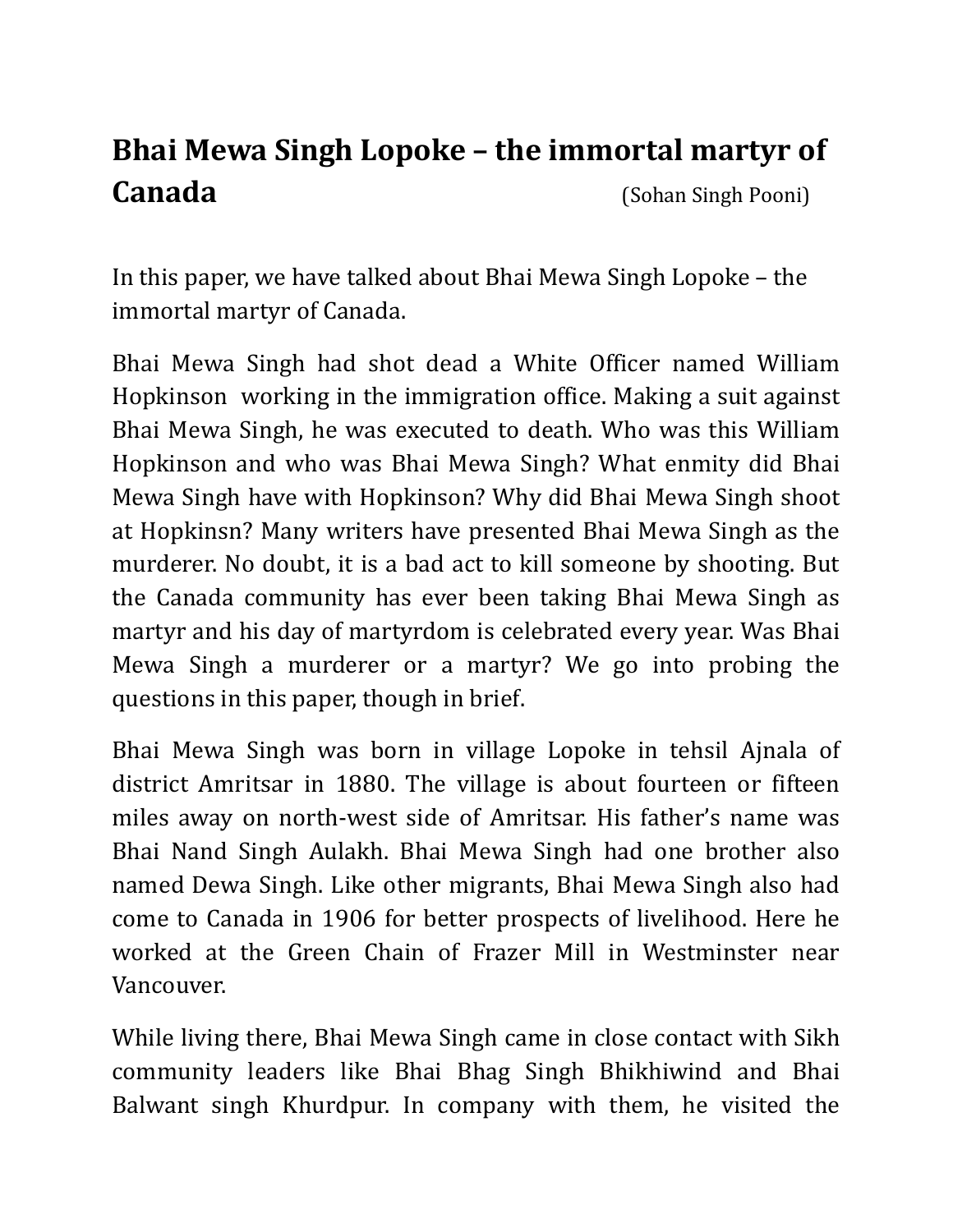numerous Indian dwellings to collect funds for building the first Gurdwara of North America in Vancouver. Inaugurated on 19 January 1908, Bhai Mewa Singh took Amrit in this gurdwara of Vancouver on 28 June 1908. He was a gentleman of religious nature. After his job hours, he spent most of his time in meditation and in serving the visitors in gurdwara. Bhai Mewa Singh was not married.

By 1908, about 5200 Indians had entered Canada. Majority of them, about 90%, were Sikhs from Punjab. Among these Sikhs, a good number was of the Sikhs who had served in British Indian Army. The Sikhs were very proud of their services rendered in honour and favour of the British battles. They considered themselves as loving sons of the British Empire. Since Canada was a colony of British Empire, so the Sikhs considered it their right to come to the land of their Emperor, live and work over there. But they were disillusioned on coming in Canada. They had to undergo disgrace and humiliation on the roads of Vancouver. They fell prey to racial discrimination. While walking along the roads, their hearts felt knife-cut when they were called 'Hindu slaves'. These racial differences bruised the soul of Bhai Mewa Singh.

Even Canadian government was discriminating the Indian migrants in an organizational way. In 1907, the voting right was withdrawn from the Indian migrants. No doubt, the Indian migrants coming to Whites' colonies got political awareness which was dangerous for British Empire. So to restrict the entry of Indians in Canada, the British government in consultation with Canadian government devised racial rules in 1908 for 'direct voyage' with at least 200 hundred dollars in pocket as necessary condition. With promulgation of these racial rules, the entry of Indians in Canada was totally stopped. Because of the 'direct voyage' condition, the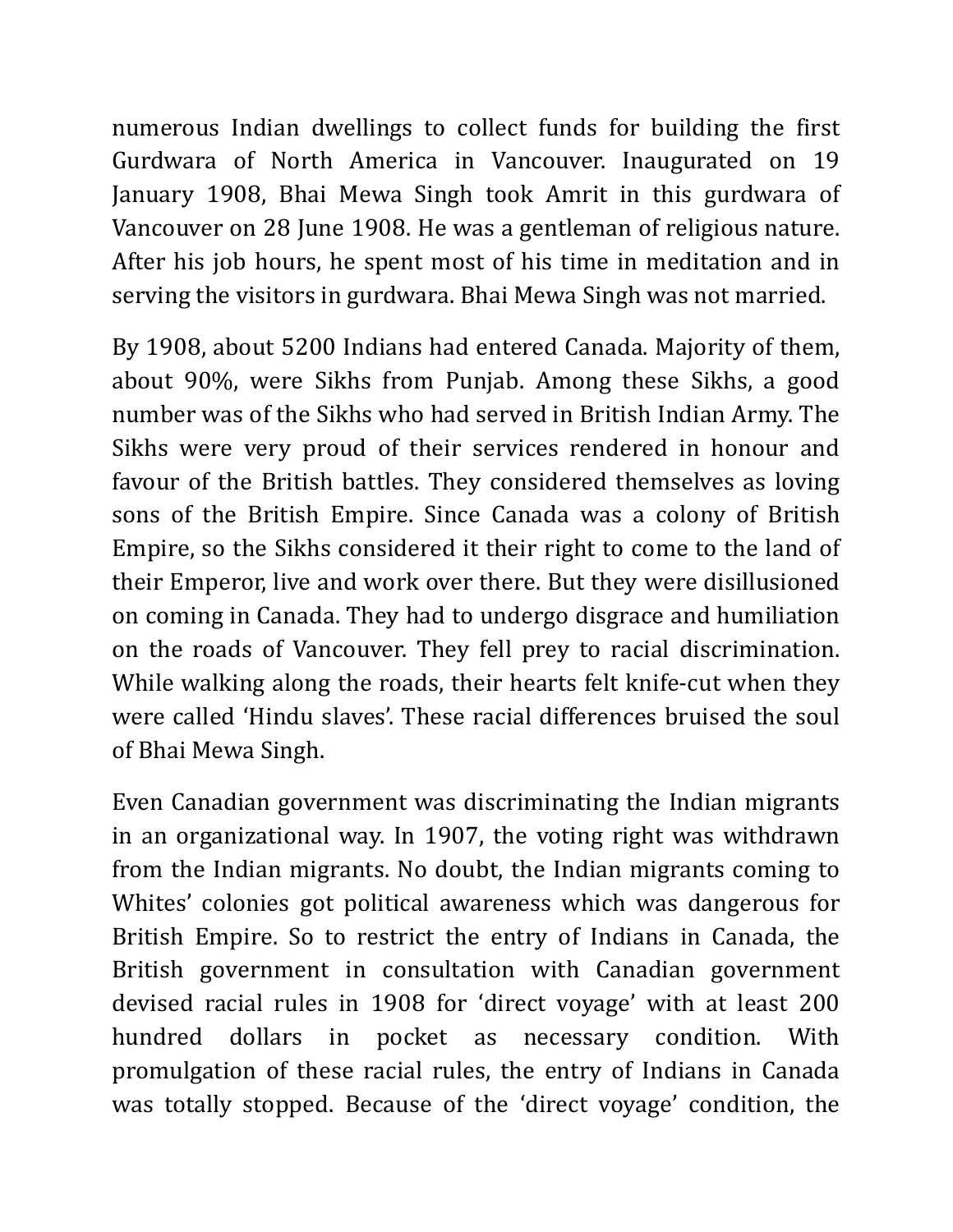Indian migrants already living in Canada could not afford to call their families from India. In October-November of 1908, the Canadian government concocted a conspiracy to send all the Indians living in Canada to British Honduras but the Canadian Sikhs did not let it succeed. Under effect of such a bad treatment, the Indians living in Canada started realizing that the main reason of such maltreatment with them was the slavery of India. They started realizing this also that the only way of getting rid of this slavery was through armed struggle only.

The Indians living in Canada and America joined together to form Ghadar Party in April 1913. Its aim was to undertake an armed struggle to free India and then establish America-like Secular Democratic Republic there. All members of the Ghadar Party considered themselves Indians. No religious matter was discussed in the Party. Religion was individual issue of everyone. It was obligation of every member of the Party to s[u](#page-2-0)pport the freedom struggle; it may be in any part of the world.<sup>1</sup> Bhai Mewa Singh too started working for the Party in company with workers like Bhai Bhag Singh and Bhai Balwant Singh.

Doing dire injustice with the passengers of the Kamagatamaru ship on reaching Vancouver on 23rd May 1914, the Appeal Court of British Columbia announced a verdict against the passengers on 6 July 1914. Orders were issued for return of the ship. The Ghadari leaders of Vancouver wanted that, in case of return of the passengers of Kamagatamaru ship, they should, on reaching India, take part in the rebellion to be undertaken for freedom of the country. For this

<span id="page-2-0"></span> $^{\rm 1}$ ਬਾਬਾ ਸੋਹਣ ਸਿੰਘ ਭਕਨਾ ਨਾਲ ਮਲਾਕਾਤ $:$  1967; ਪ੍ਰੇਮ ਸਿੰਘ ਬਜਾਜ, *ਦੋ ਪੈੜਾਂ ਇਤਿਹਾਸ ਦੀਆਂ (ਲਧਿਆਣਾ, ਪੰਜਾਬੀ ਸਾਹਿਤ ਅਕਾਡਮੀ*,  $2004$ ),  $\hat{V}$ ਨਾ 55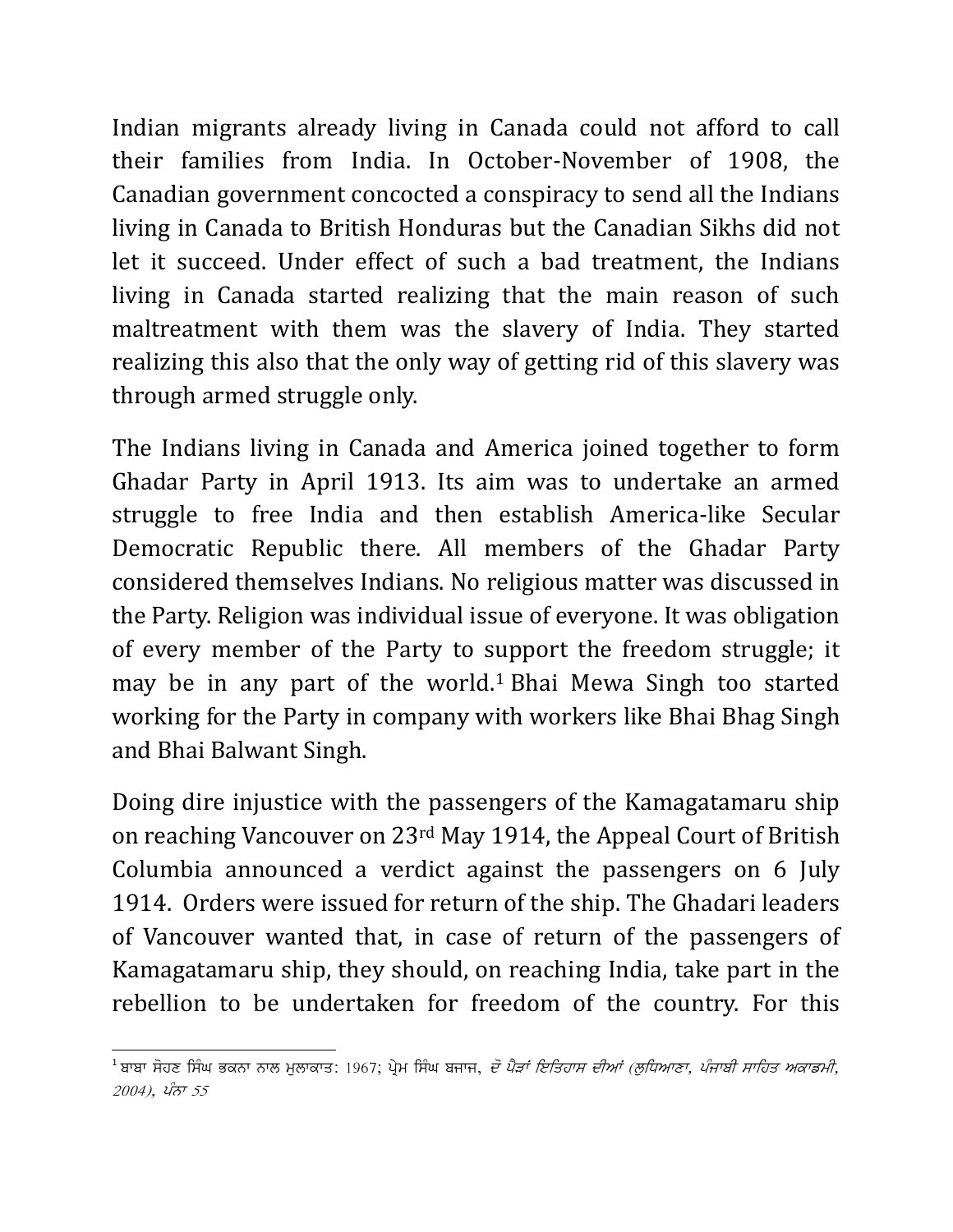purpose, they kept supplying Ghadar literature to passengers in the ship and now they were trying to send them weapons also.

The Ghadri leaders in Vancouver tried to purchase weapons in Canada. Not succeeding in the purpose of getting the weapons here, Bhai Mewa Singh, Bhai Bhag Singh, Bhai Balwant Singh and Babu Harnam Singh Sahree reached the city Sumas on 16 July 1914 across the America border from near Abtsford to purchase weapons. Babu Tarknath Dass, the Bangali revolutionary leader, had already reached Sumas from the city Seattle in America. They spent the night in hotel 'Sumel' there. After breakfast on the next day, they purchased revolvers from the 'Ridge Thomas' store. After some time, Bhai Mewa Singh was arrested while crossing the border through bushes to reach Canada. On searching, the police found two revolvers hidden in the possession of Bhai Mewa Singh. Packets containing 500 rounds were also found from the left and right stockings and his inner wear.[2](#page-3-0) Bhai Mewa Singh was imprisoned in New Westminster Jail.

Malcolm Reid, Head of Vancouver Immigration Department and the interlocutor William Hopkinson had meeting with Bhai Mewa Singh in the New Westminster Jail. Police Inspector William Hopkinson had come from Calcutta to Vancouver in 1908. He worked as interlocutor in the Canadian Immigration Department in Vancouver Centre, but his actual job was to spy for the governments of India, England, Canada and America. He kept vigilance on the activities of Indians residing on the western coast of Canada-America. His main job was to encourage rift in the Indian community and harm the

<span id="page-3-0"></span> $2$  W. C. Hopkinson to Samuel Backus, Commissioner of US Immigration, San Francisco, July 20, 1914, PRO. C.O 42/980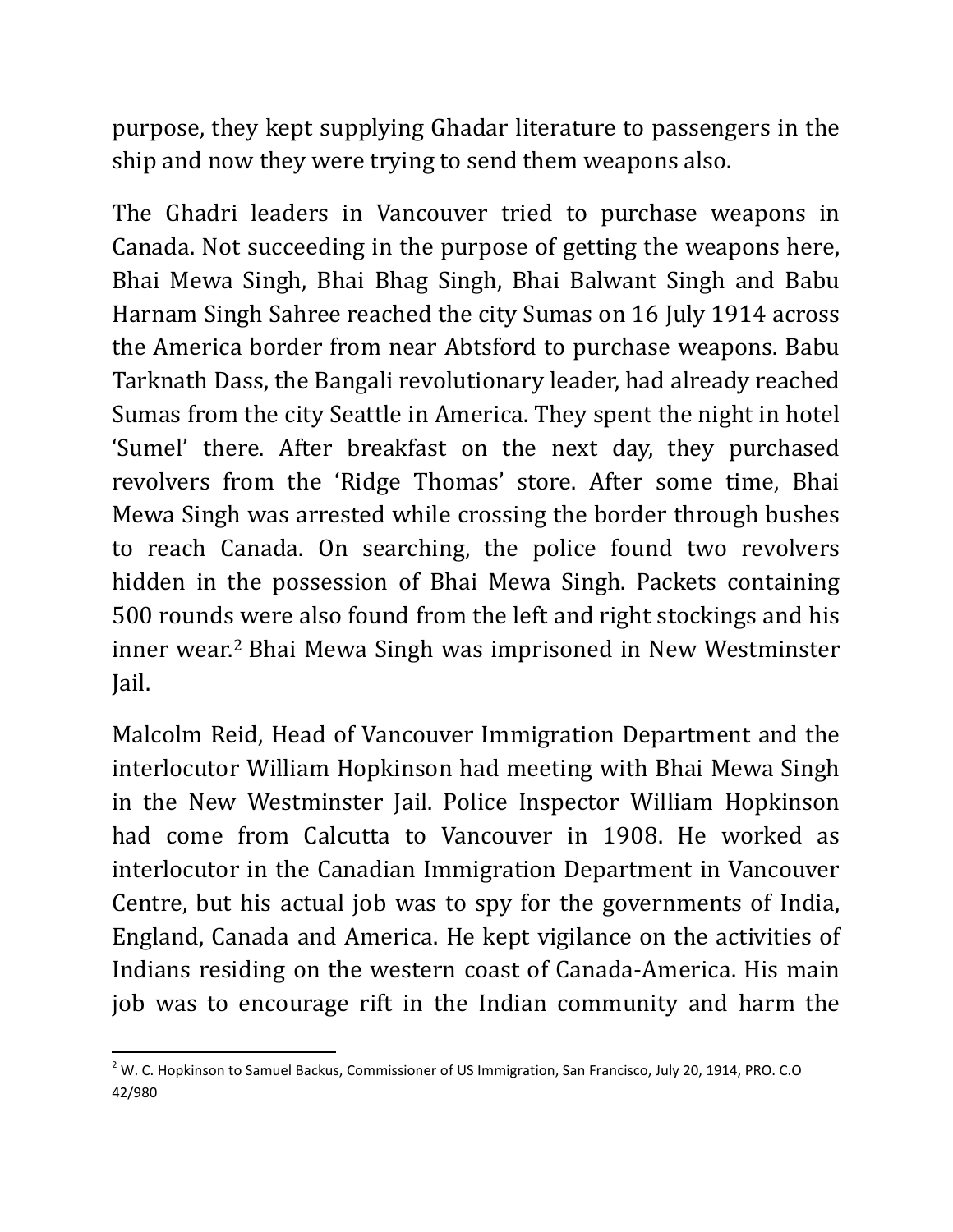patriotic group of Indians. He had built up a pro-government lobby by 'purchasing' Bela Singh Jian, Babu Singh Litran and Ganga Ram Baria (Sahota Tatt) from the Indian community in Vancouver. With help of these people, he spied into the Indian community and informed the government about activities of the Ghadarites.

Malcolm Reid and William Hopkinson made an offer to Bhai Mewa Singh in jail to give a statement that the weapons found from him belonged to Bhai Balwant Singh, Bhai Bhag Singh and Babu Harnam Singh Seehra and they had sent these weapons for the Gujarati revolutionary Hussain Rahim living in Vancouver. As such, he would be released after minor punishment. He threatened him also that in case of non-compliance, he would be sentenced for five or ten years. But Bhai Mewa Singh refused to give such an anti-Ghadarite statement. He said clearly: "You may cut me into pieces but I shall not tell alie for your sake."[3](#page-4-0)

Malcolm Reid and William Hopkinson were very much disappointed of Bhai Mewa Singh. But still with the hope that he might give the anti-Ghadarite statement in time to come, he was released on 7 August 1914 after a fine of fifty dollars. But Bhai Mewa Singh could see through all their tricks.

On 4 August 1914 started the First World War. Hardly seventeen months had passed after formation of the Ghadar Party. The Party had not prepared well for creating rebellion on reaching India. But finding the enemy entangled in War, the Ghadar Party gave a call to the Ghadarites to create rebellion on reaching India. Under compliance of the order, the Ghadarites of Canada also started

<span id="page-4-0"></span> $3$  Statement read for Mewa Singh by his lawyer at his trial of October 30, 1914; Trial Transcript.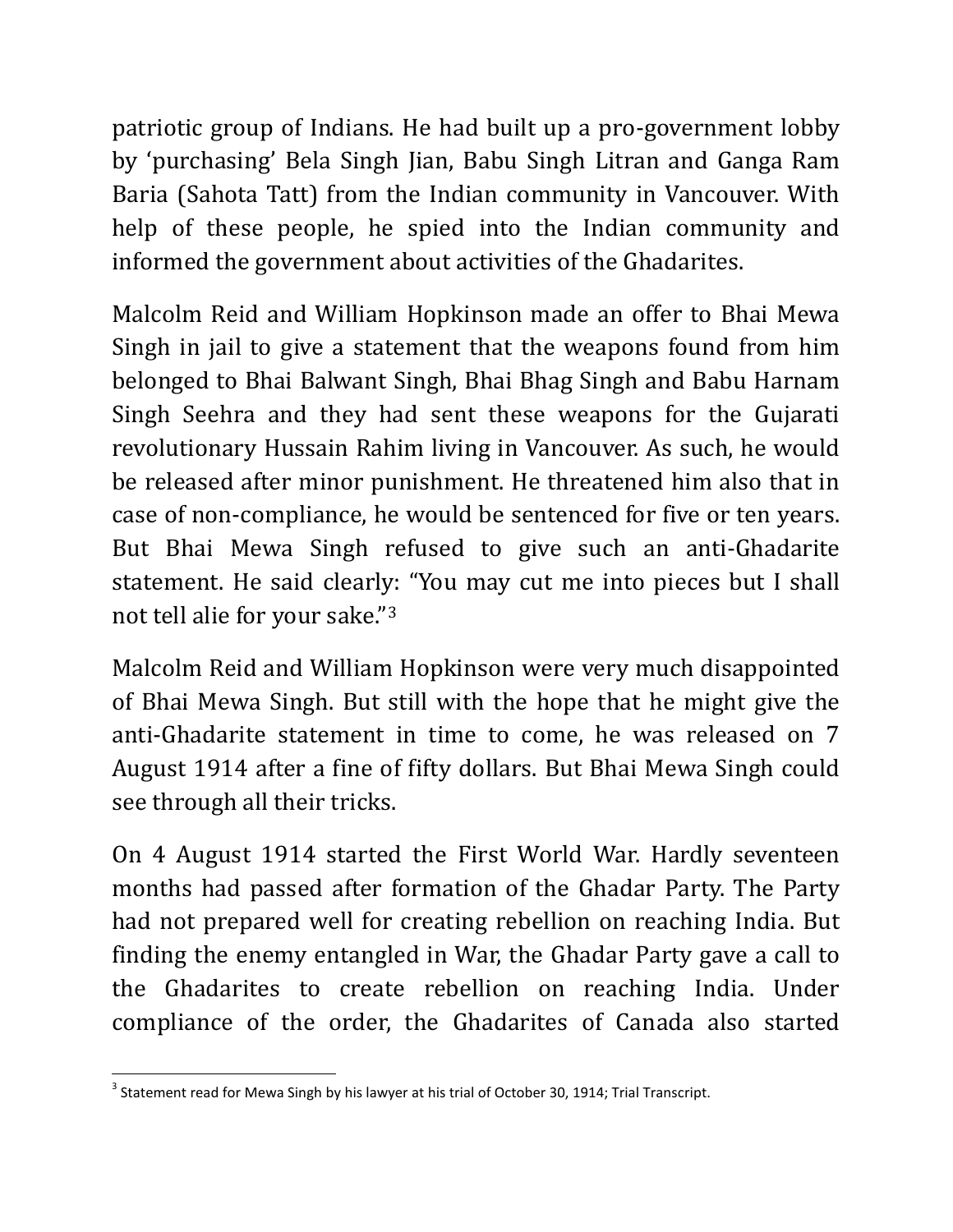boarding the ships for rebellion on reaching the country. Hopkinson, who till date had been trying not to let any Indian reach Canada, was now trying his utmost to not let any Indian go from Canada to reach India for rebellion. It was foremost for him to stop Bhai Bhag Singh from going and for this he was ready to take any step. In order to torpedo the Ghadarite activities, Bela Singh Jian, under abetment of Hopkinson, shot dead Bhai Bhag Singh Bhikhiwind, President Khalsa Diwan Society and prominent leader of Ghada Party and his companion Bhai Badan Singh in gurdwara of Vancouver on 5 September 1914. Bibi Harnam Kaur, wife of Bhai Bhag Singh had already died in January 1914. With death of Bhai Bhag Singh, his quarter to three year old son Joginder Singh and six month old daughter Karm Kaur became orphans. Bhai Mewa Singh could not tolerate all this. Bhai Mewa Singh made up his mind to murder the Hopkinson, the force in fact behind the traitor Bela Singh.

In reality, there were many reasons behind the decision of Mewa Singh to murder Hopkinson. There was a long list of wicked deeds of Hopkinson behind it. Hopkinson had caused great harm to the group of patriots of the country. Immediately after reaching Vancouver, he had written articles in newspapers about the revolutionary activities of Tarknath Dass. As a result, Tarknath Dass had to go to America after leaving Vancouver. Hopkinson had sent reports to the governments of Canada, England and India that the migrants of Vancouver were getting influenced by the socialist views and those were dangerous for the British Empire in India. Consequently, the Canada government framed such laws of immigration that made coming of Indians to Canada impossible. In the conspiracy concocted in October-November 1908 to send all the Indians in Canada to Honduras, Hopkinson was at the forefront. He made repeated efforts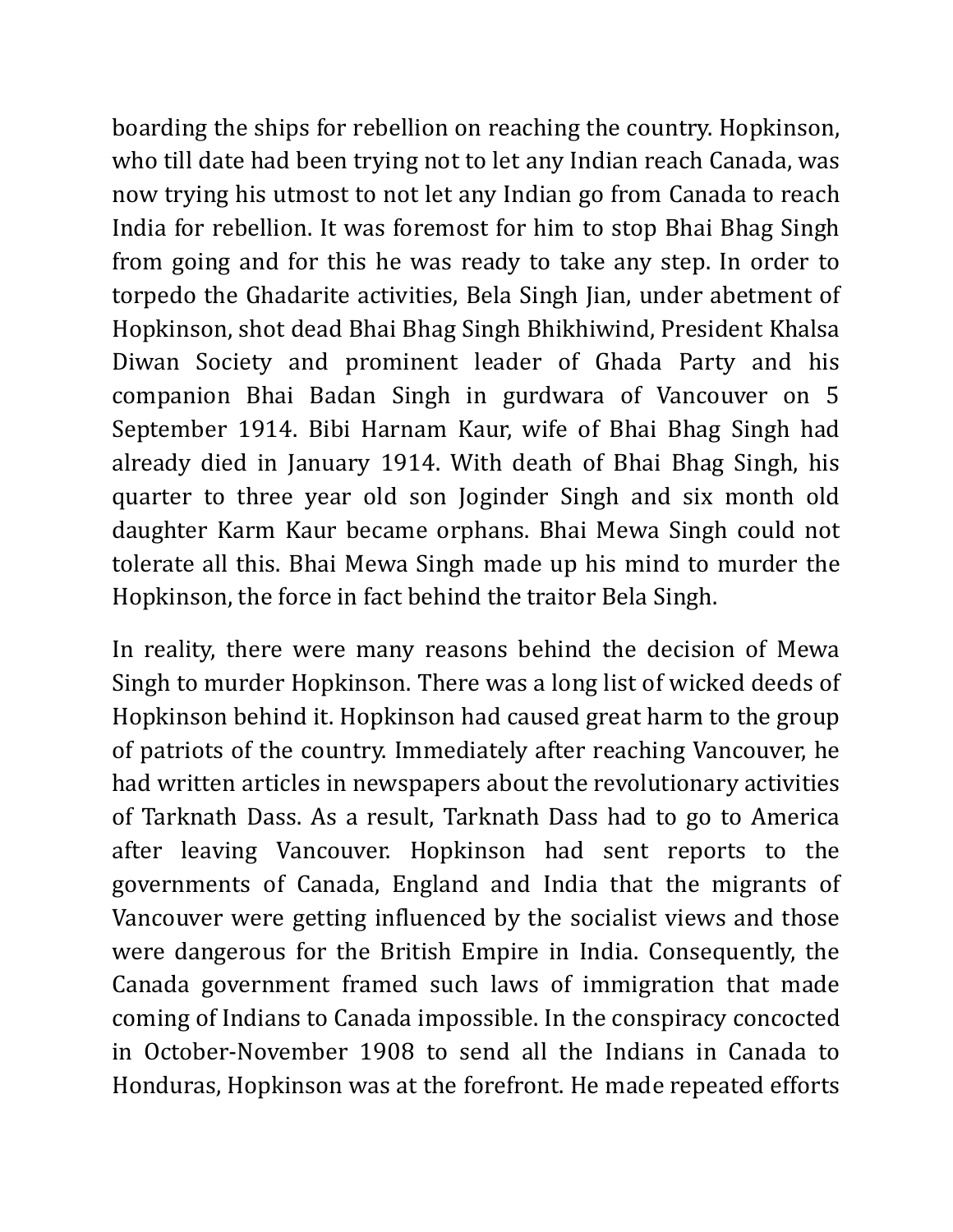to expatriate Hussain Rahim, a popular leader of Indian community, from Canada. Likewise, he got expelled another popular and revolutionary leader Giani Bhagwan Singh from Canada in 1913. In the strife of Kamagatamaru, Hopkinson had played a villainous role.

The secret activities of Hopkinson were not confined to the limits of Canada only. He used to keep a watch on the activities of the Ghadarites living at the west coast of America. He used to get secret reports of the Ghadarites living in Seattle, Portland, Astoria, San Francisco and Stockton. He had collected proofs against Lala Hardyal, got him declared anarchist and then expelled from America. In August 1914, thousands of Ghadarites were boarding planes after leaving Canada and America to go to India and create mutiny in the country. Hopkinson was trying his level best to stop the Ghadarites boarding the planes and was sending lists of these people to the British government in India. And now he had got murdered Bhai Bhag Singh, the most loving and popular leader of Indian community.

Case was going on in Vancouver in the Provincial Court of B.C. against Bela Singh Jian, the murderer of Bhai Bhag Singh. A few days before, Hopkinson had got released from murder case 'one' fellow of Bela Singh connected with 'pro-government' group,<sup>[4](#page-6-0)</sup> and now the same person was coming to the jury to give evidence in favour of Bela Singh. It was 21st day of October 1914. It was twelve minutes past ten of the morning. Hopkinson was standing reclining against the wall in the verandah quite close to the entry room of the court. Walking in the verandah, Bhai Mewa Singh reached quite near Hopkinson. He had both of his in pockets of his platoon. Reaching

<span id="page-6-0"></span> $^4$  Mr. Justice Aulay Morrison to Secretary of State, Ottawa, November 9, 1914. Archives Canada, RG 13, Vol. 1467.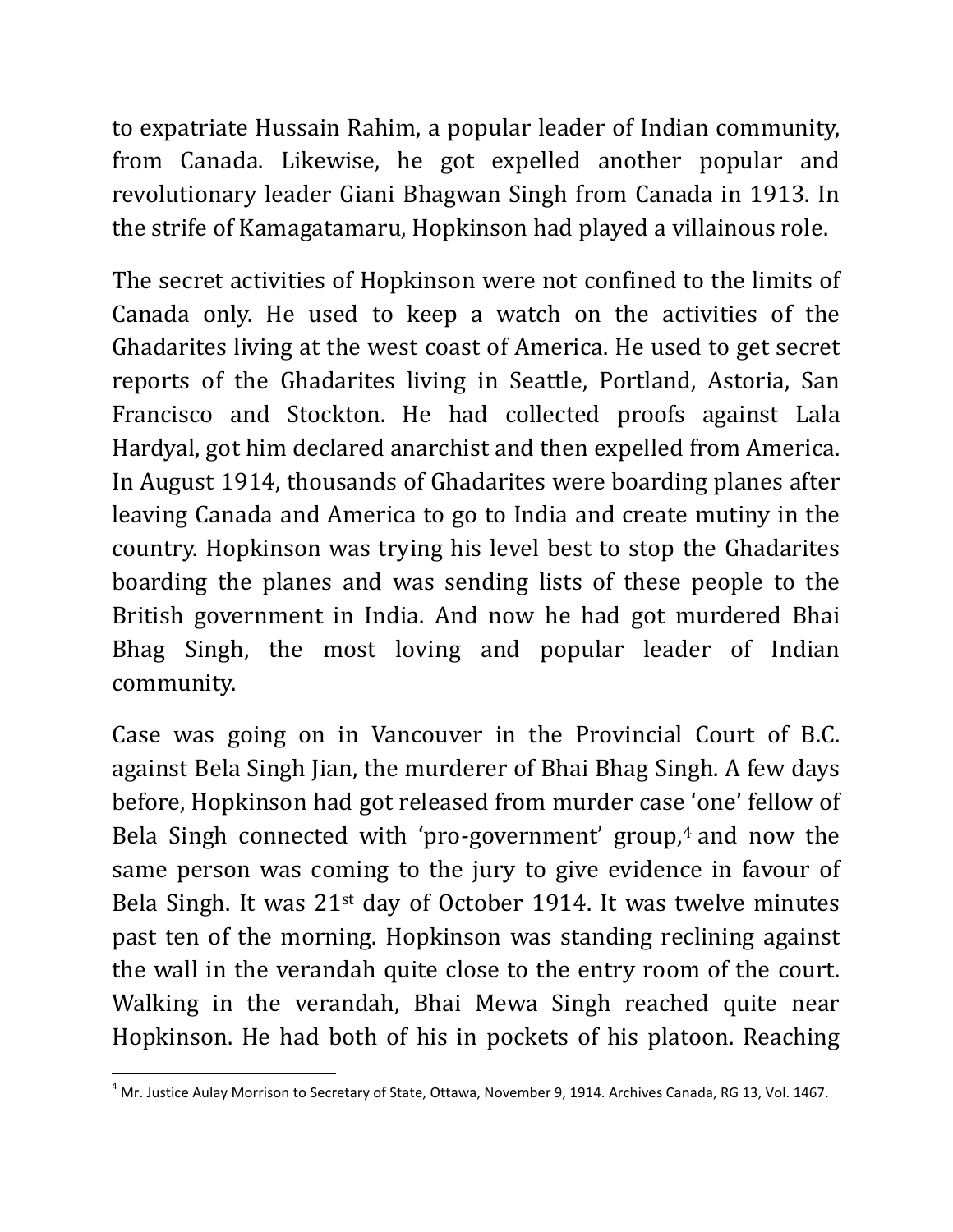close to Hopkinson, he took out his pistol and, moving a step forward, he shot at Hopkinson with his right hand. Hopkinson tried to catch hold of Bhai Mewa Singh but Mewa Singh in haste shot more shots at him. Hit with shots, Hopkinson fell on his knees and caught thighs of Mewa Singh. Bhai Mewa Singh hit Hopkinson on his head many times with the butt of the pistol caught in his right hand. Then he threw the revolver down, took another rev[ol](#page-7-0)ver from his left hand in his right hand and shot at him more shots.5 Many people present in the court saw the murder committed. But they were threatened with fear. They co[u](#page-7-1)ld dare not come out and quietly closed the door of the court room.6

Hopkinson had received four shots. One shot pierced through lower of his left thigh and went out. Second shot hit him at the left of his back. With these two shot, no vital organ of his body was damaged. But two shots proved fatal for Hopkinson. One of these had hit him on the sixth rib of lower part of his chest. This shot passed through his right lung, tore open the heart and then got stuck near the third rib on the left side of chest.[7](#page-7-2) Hopkinson died on the spot. Mewa Singh had done the murder of Hopkinson at 'public place'. After committing murder, he did not try to run away. Quietly, he gave the revolver to sweeper and said: "I shoot. I go station."[8](#page-7-3) On arrival of Police, Mewa Singh offered himself over to the Police without any resistance.

<span id="page-7-0"></span><sup>&</sup>lt;sup>5</sup> Evidence of witness W. A. Campbell, REX VS MEWA Singh, Vancouver, October 30, 1914, Trial Transcript.

<span id="page-7-1"></span> $6$  Ibid

<span id="page-7-2"></span> $<sup>7</sup>$  Evidence of Dr. George F. Curtis who performed post mortem examination of Hopkinson's body, REX VS MEWA</sup> SINFG, Vancouver, October 30, 1914, Trial Transcript.

<span id="page-7-3"></span><sup>8</sup> Evidence of James McCann, REX VS MEWA sINGH, Vancouver, October 30, 1914, Trial Transcript.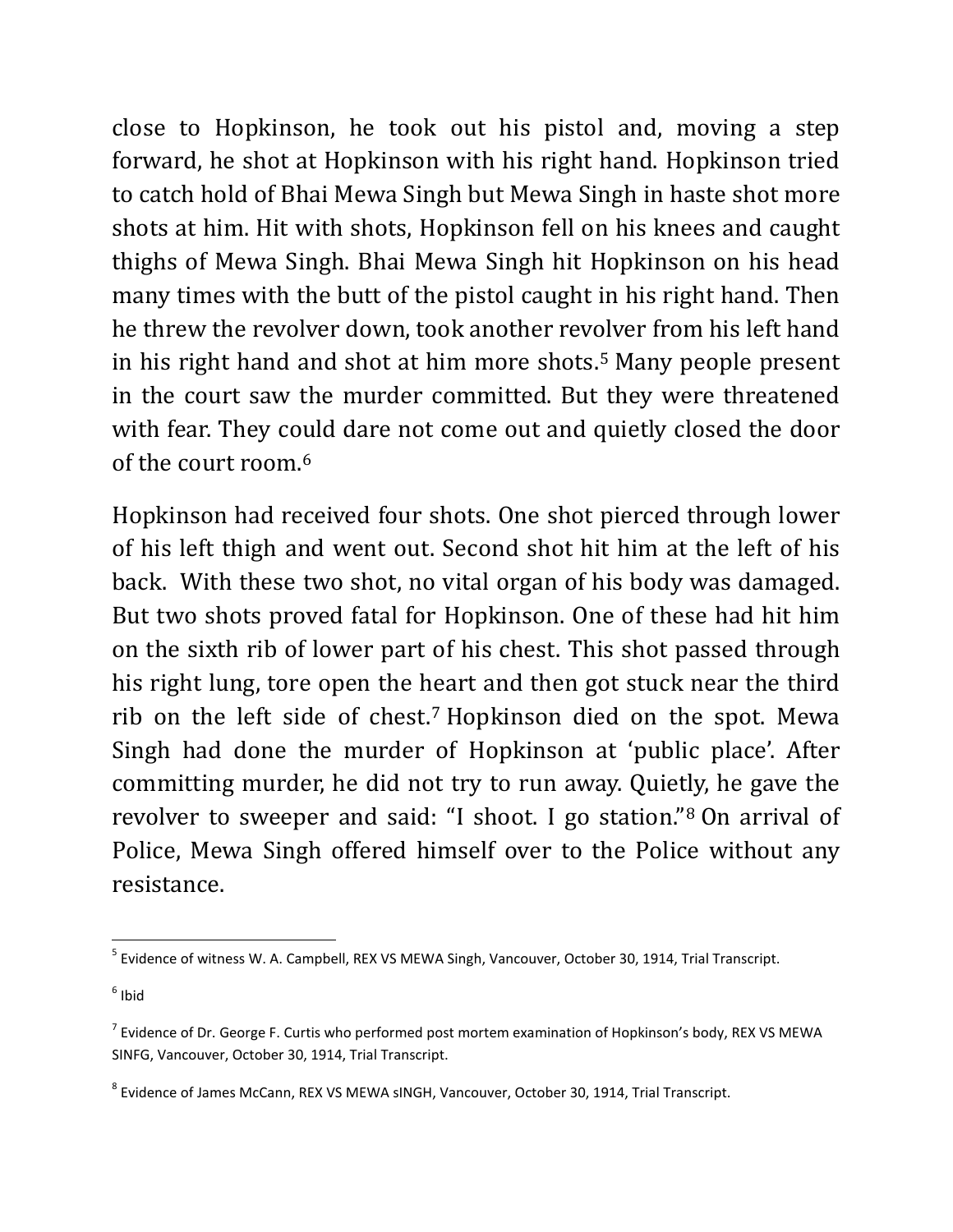Regarding Hopkinson's death, telegrams were rung from Vancouver to Ottawa, Ottawa to London and then to Delhi in India. Immediate information was sent to Governor General of Canada, Secretary for State sitting in London and Lord Harding, the Viceroy of India. H.H. Stevens, MP of Conservative Party in Vancouver and enemy of India at once asked Prime Minist[er](#page-8-0) Borden in writing to forcefully deport all the Indians from Canada.9

The Canadian government took out a big funeral procession of Hopkinson in Vancouver. Hundreds of police officials, firemen, immigration-custom officers and employees of American Immigration Department and CPR were going in the funeral procession. More than two thousand people were there in the procession. On the way, there was one policeman in civil clothes after every Indian. Police was scared that the Indian migrants might try to shoot at Malcolm Reid, Head of Immigration Department and Chief of Police even.[10](#page-8-1) Malcolm was to be shot dead along side of Hopkinson. On 21st October, he was to accompany Hopkinson from Immigration Office to the Court. But he had reached his office late. Hopkinson, after a long wait, went himself all alone.[11](#page-8-2) Thus luck had saved Malcolm Reid.

Nine days after Hopkinson's murder, hearing of the case against Mewa Singh started on 30 October 1914. Government had delayed the process of the case of Bela Singh Jian murderer of Bhag Singh so that Mewa Singh could be sentenced at the earliest. Hearing of the case was going on with Mister Oile Morrison, Chief Justice of the BC

<span id="page-8-0"></span> $9$  H. H. Stevens to Borden, October 21, 1914. Archives Canada, File 536999, pt 9.

<span id="page-8-1"></span><sup>&</sup>lt;sup>10</sup> The Sun, Vancouver, October 26, 1914.

<span id="page-8-2"></span> $^{11}$  Melcolm R. J. Reid to W. D. Scott, October 22, 1914, Archives Canada, RO 76, Vol 561, File 808722, pt 2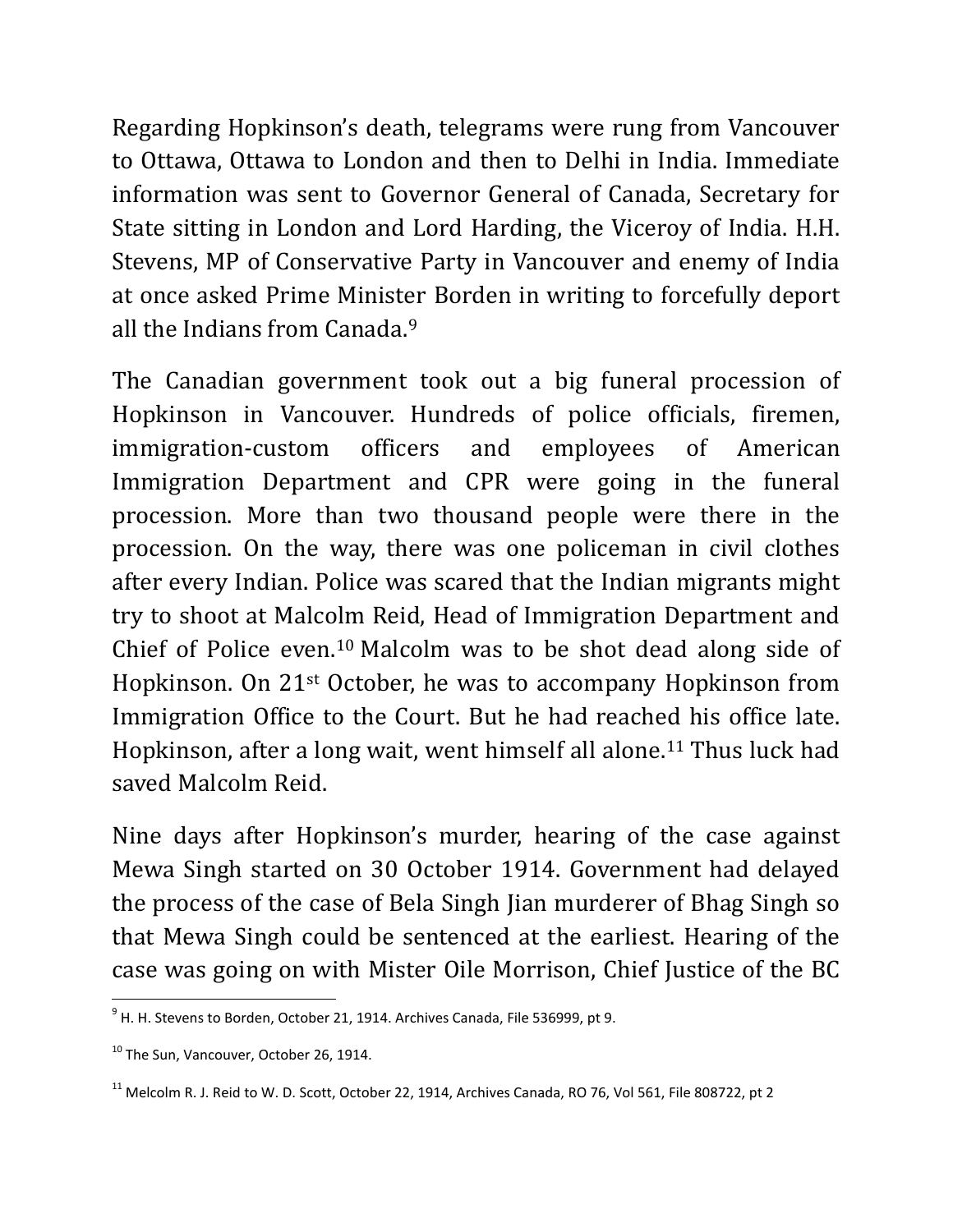Supreme Court. He was to decide the case with help of 12-member jury. Mr Taylor Crown was Prosecutor and Mr Wood was the defense pleader. The Court-room was full to its capacity with hearers of proceedings of the case but all those were Whites but four Indians only. Officials of the Court had mischievously not allowed Indians to enter the Court. Bhai Balwant Singh, Granthi of Vancouver Gurdwara, and other Indians were standing outside the Court. They hoped to look at Bhai Mewa Singh from outside but this hope was not fulfilled. Doors of the Court were closed and a plate of 'court is full' was put at the out.

Proceedings of the case started. Bhai Mewa Singh was told that he was accused of murdering Hopkinson. W.A. Cambel, James Macain and Paul Caldwell were put as eye-witness. Detective Samstrum and Mac Donald gave their statements. 'Report of Coroner' was presented. In this report detail was given of the shots fired and the damage caused due to them. The two revolvers used by Bhai Mewa Singh on the event of murder and the bullets taken out of Hopkinson's body were put before the Court.[12](#page-9-0) During this time, Bhai Mewa Singh kept standing calm and quiet and all carefree of the proceedings of the Court.

During the proceedings, Mewa Singh stood in the witness box, took oath and answered the questions asked by the defense counsel Mr Wood. Mewa Singh confessed the allegation of murdering Hopkinson. Thereafter, the defence counsel Mr Wood read out in the Court the written statement of Mewa Singh. Mr Wood had prepared that statement on the same morning with help of the courtinterpreter Mrs Dalton. Bhai Mewa Singh had given this statement

<span id="page-9-0"></span><sup>&</sup>lt;sup>12</sup> REX VS MEWA SINGH, Vancouver, October 30, 1914, Trial Transcript.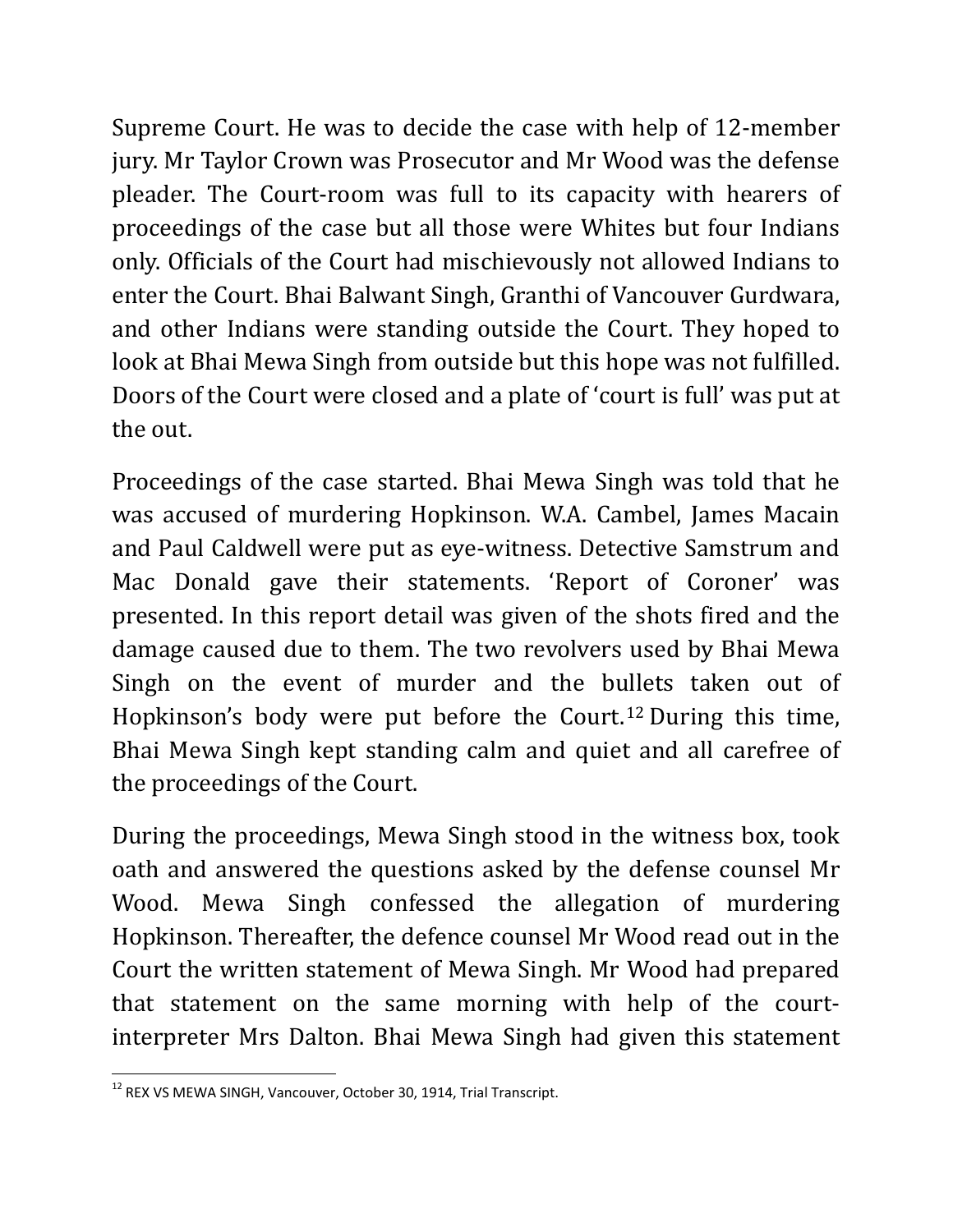not in his defense but had done so with the purpose to make his plea public through the Court. In this statement, Bhai Mewa Singh had tried to disclose all those atrocities committed upon Indians in Canada and why he had committed murder of Hopkinson. Bhai Mewa Singh had said in the statement: "*My name is Mewa Singh. I am a God-fearing man and offer prayer daily. I have no words on my tongue to tell what various difficulties, hardships and harassments I had to pass through in Vancouver. . . . We Sikhs go in gurdwaras to offer prayer but these wicked ones opened fire in the Gurdwara, killed Bhai Bhag Singh and thus desecrated the sanctity of Gurdwara. These sinners have orphaned two innocent children. The treacheries committed by these wicked ones in the Gurdwara have put my heart on fire. Mr Reed and Mr Hopkinson are responsible for all this. For the honour and prestige of my religion and community, I have killed Hopkinson. It was beyond me to tolerate all this."* [13](#page-10-0)

It was further said in the statement: ". . . *Had all this taken place in your church, you Christians even could not have tolerated this because, by doing so, you would have taken yourself as a dead nation. For a Sikh also, it is better to die than bearing with such acts in gurdwaras. . . ." [14](#page-10-1)* 

*". . . " I have all the time been insisting that I need no Vakil. I hope for no justice. I know that I have shot at Hopkinson and I have to die for this. I am giving this statement for this purpose that the public may know what suffering we have been going through. We have never got any justice from judges, police or from any other* 

<span id="page-10-1"></span><span id="page-10-0"></span><sup>&</sup>lt;sup>13</sup> Statement read for Mewa Singh by his lawyer at his trial of October 30, 1914, Trial Transcript.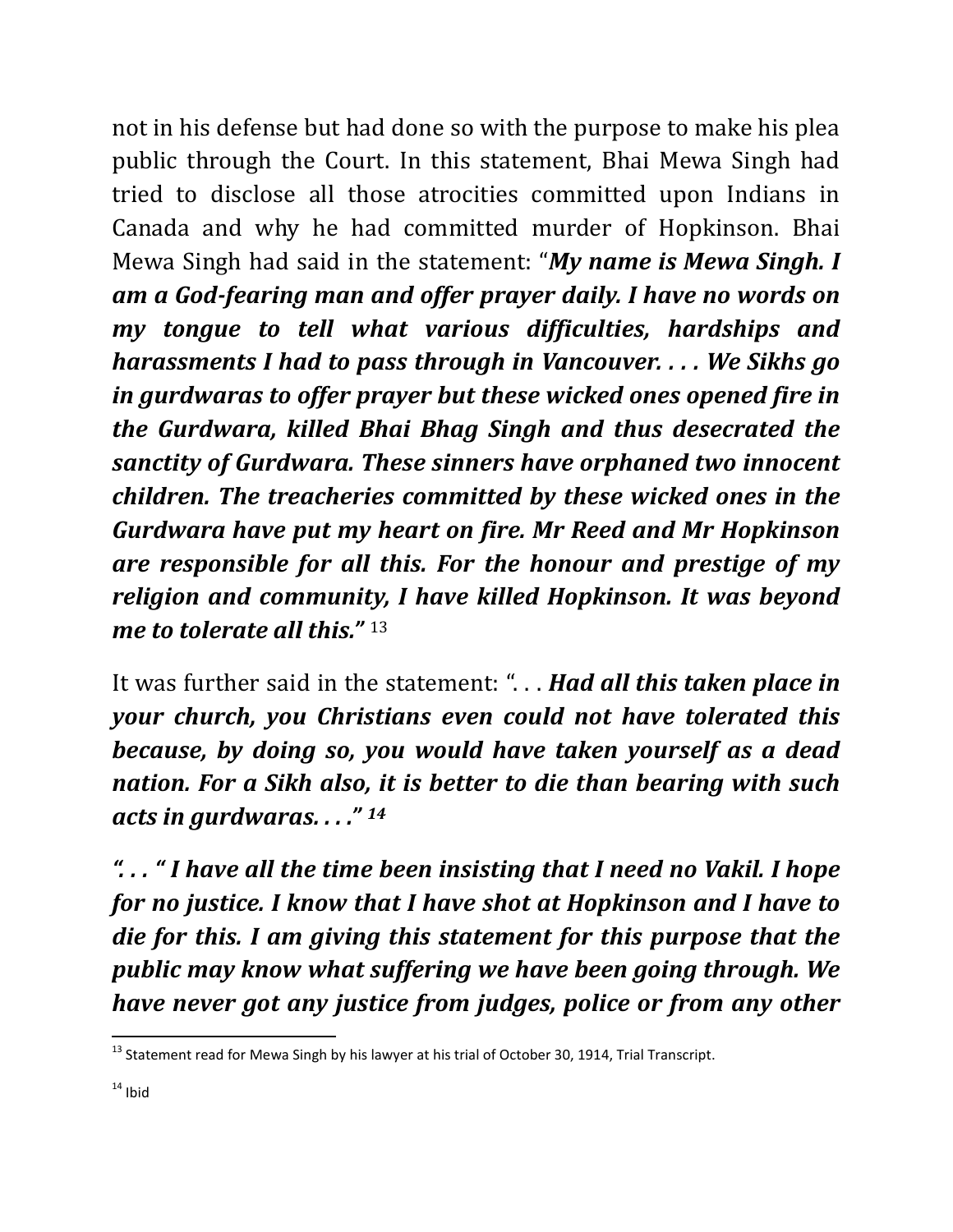*source. I am giving my life for this purpose that the people may know all this. . . ."[15](#page-11-0)*

**"***. . . Our worthy judges and lawyers must realize as why Hopkinson has been fired at. The ones who always do misdeeds and commit crimes after drinking are considered correct by the Immigration Officers and we, the God-fearing true people, are trampled under feet. Abiding by God's Order, I can bear this no more. . ..'* **[16](#page-11-1)** 

Bhai Mewa Singh did mention this also in his statement as how Hopkinson was compelling them to give evidence in favour of Bela Singh, the killer of Bhai Bhag Singh. ". . . *When we going to post office, Hopkinson spoke to me on the way: 'Now you are to stand witness in favour of Bela Singh. You change sides to stand in favour of Bela Singh; otherwise, it shall be very bad for you. You also shall have to go on the same way on which Bhag Singh and Badan Singh have gone.' He threatened me. I asked him: Mr Hopkinson! You have bribed me and now you are threatening me. Who are you telling to that I shall be killed like Bhag Singh and Badan Singh? What is all this going on? After taking dollars from me, now you are asking me to stand wi[tne](#page-11-2)ss in favour of Bela Singh, and you are threatening to kill me."* <sup>17</sup>

Further it was said in the statement: *". . .For the whole night, the thing has been gnawing me that it is me on one side who does meditation and these people are coaxing me for false statements.* 

<span id="page-11-0"></span> $15$  Statement read for Mewa Singh by his lawyer at his trial of October 30, 1914, Trial Transcript.

<span id="page-11-1"></span> $16$  Ibid

<span id="page-11-2"></span><sup>&</sup>lt;sup>17</sup> Statement read for Mewa Singh by his lawyer at his trial of October 30, 1914, Trial Transcript.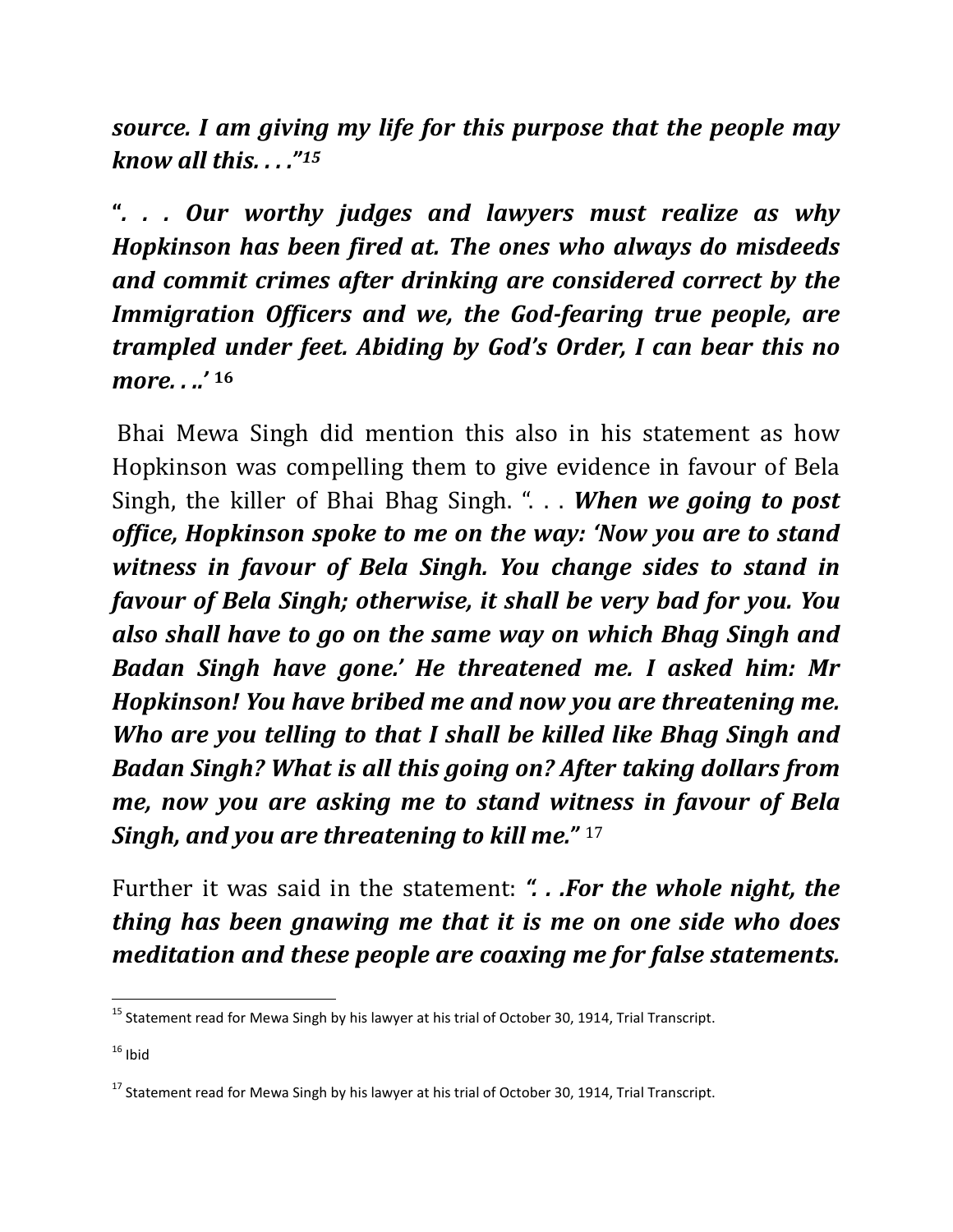*They are trying to humiliate me and entangle me in problems. The wicked thing has been pricking me throughout night and, thinking so, I could not sleep that I shall suffer bad name for this. . . . It is a matter of about three days after this that I was passing through Hastings street where I met Babu Singh. He said: "Which side are going to witness? To our side or to the other one?" I said I shall speak the truth. I shall tell the same thing what I saw in the Gurdwara. Then Babu Singh started abusing Bhag Singh, who had been killed, and said: 'We have killed him.' Again he called him severe names. . . .Then Babu Singh threatened me; 'If you did not give evidence in our favour, we shall have to do something with you.' Babu Singh kept calling me severe abuses but I said nothing. Babu Singh said again: 'It is our rule in Vancouver. We can do whatever we like. Immigration is at my back. I can set you right. You can do nothing. My writ runs here. I shall set right all of you.' After coming back from Babu Singh, I started thinking about it seriously that all that shall have to be stopped. Then I gave true evidence in the Court. After that, I fearfully moved about in Vancouver. Once again Babu Singh met when I was going alone. He said: 'If ever again you are seen walking in Vancouver, we shall not spare you.' I thought seriously about it again that I must do something about it. I thought it better to die rather than suffer such humiliation. I shall die a brave man's death . . ."[18](#page-12-0)*

*". . .These people have defamed us. They think that Sikhs are nothing. We have been humiliated. There is no judge to listen to us. These four persons are everything. Bela Singh, Babu Singh, Mr* 

<span id="page-12-0"></span><sup>&</sup>lt;sup>18</sup> Statement read for Mewa Singh by his lawyer at his trial of October 30, 1914, Trial Transcript.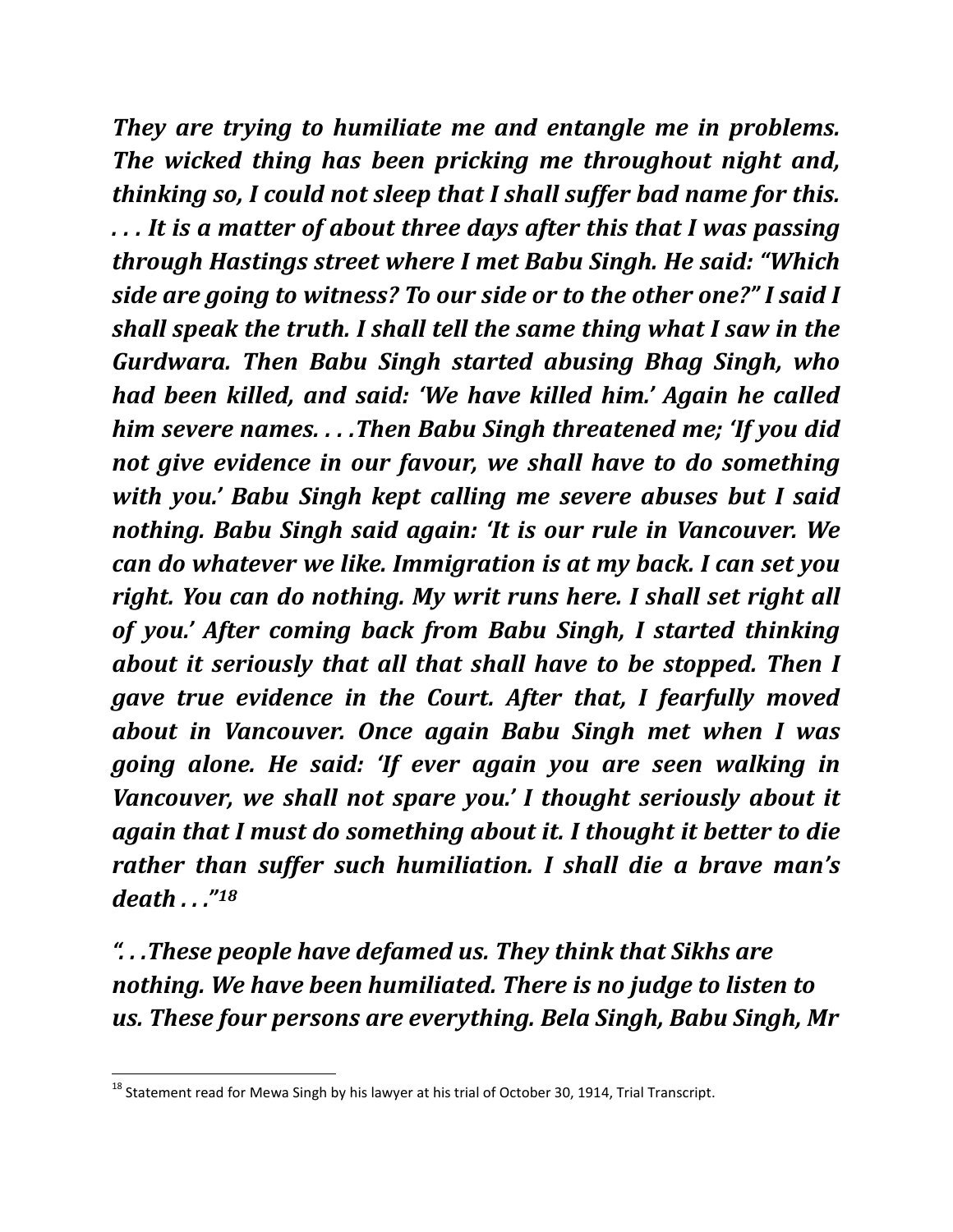*Reed and Hopkinson consider themselves God. . . . The government listens to Hopkinson only. We are never bothered about. For the government, we are two-pice valued starving coolies and Hopkinson's every word is law. Because of this, I have murdered Hopkinson and am sacrificing my life . ...."[19](#page-13-0)*

The crime having been admitted by Mewa Singh, the hearing of the case took one hour and forty minutes only. On the basis of the decision of the jury, the Judge Morrison indicted Mewa Singh as criminal and ordered him to be hanged on 11 January 1915. On [20h](#page-13-1)earing the punishment, there was no sign of any remorse or regret on the face of Bhai Mewa Singh. He wanted to see the ninemonth old orphan child of Bhai Bhag Singh. When he could not see the child from the crowd outside, he started reciting these Gurbani hymns loudly:

## *Sura so pehchaniye jo larey din ke heit ||*

*Purja purja kat marey kabhun na chhadey khet ||*

## *While reciting these hymns, he started walking calmly to the prison cell.[21](#page-13-2)*

The defence counsel Mr Wood wanted to enter 'mercy appeal' to save life of Bhai Mewa Singh but Bhai Mewa Singh did not allow him to do so. Not finding any way out, Mr Wood pleaded before Justice Minister in December that Bhai Mewa Singh was not in right mental balance, so he should be sent for medical checkup. Justice Minister C.

<span id="page-13-2"></span><span id="page-13-1"></span><span id="page-13-0"></span> $\overline{\phantom{a}}$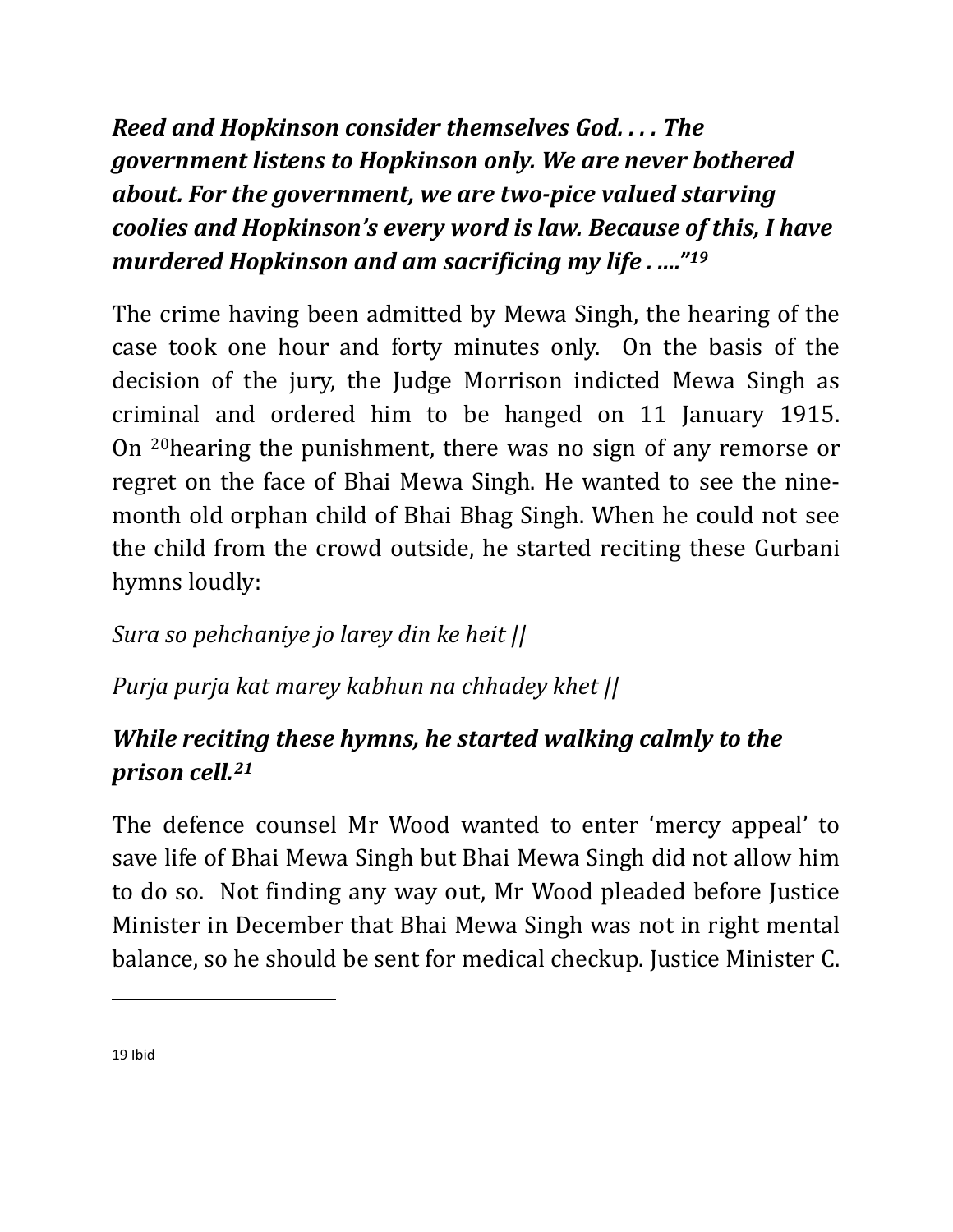G. Doerty ordered the superintendent of New Westminster Mental Health Institute on 3rd January 1915 that Mewa Singh be examined and the report be sent at the earliest.21

J. G. Mackem, the Superintendent of the Mental Health Institute examined Bhai Mewa Singh on 5th of January. Mewa Singh did not do any untoward action which may show that he was not mentally sound and his life could be saved. Bhai Mewa Singh declared that he had killed Hopkinson in quite safe and alert mind and he was ready to undergo any punishment for this. Mr Mackem sent report on the same day to Justice Minister that Bhai Mewa Singh was absolutely well mentally.[22](#page-14-0)

Waiting for the D-day in the Provincial Jail of New Westminster, Bhai Mewa Singh was living in high spirits.[23](#page-14-1) At 7.30 AM on 11 January 1915, Bhai Mewa Singh went to the gallows while reciting "*Har jas re mana gae lae jo sangi hae tere.*" At the time of hanging, Bhai Mit Singh Pandori as Granthi performed the final religious rites. At quarter to eight, Bhai Mewa Singh was hanged till death. Despite rain and severe cold, four hundred Indians had collected outside the New Westminster Jail. As soon as the dead body was brought out, they shouted slogans "*Long live the immortal martyr Bhai Mewa Singh*!" Marching in rows of five each and reciting hymns from Sri Guru Granth Sahib, they reached the Frazer Mill, four miles away, with dead body of Bhai Mewa Singh and performed the cremation with full solemn rites.[24](#page-14-2)

<span id="page-14-0"></span><sup>&</sup>lt;sup>22</sup> J. G. Mackay, Acting Superintendent, Insane Asylum, New Westminster, January 3, 1915

<span id="page-14-1"></span><sup>&</sup>lt;sup>23</sup> Malcolm R. J. Reid to W. D. Scott, October 22, 1914.

<span id="page-14-2"></span> $^{24}$  "ਮਿਤ ਸਿੰਘ ਕਨੇਡੀਅਨ ਦਾ ਲਿਖਤੀ ਬਿਆਨ'', *ਅਮੀਕਾ ਵਿਚ ਹਿੰਦਸਤਾਨੀ, ਪੰਨਾ 144*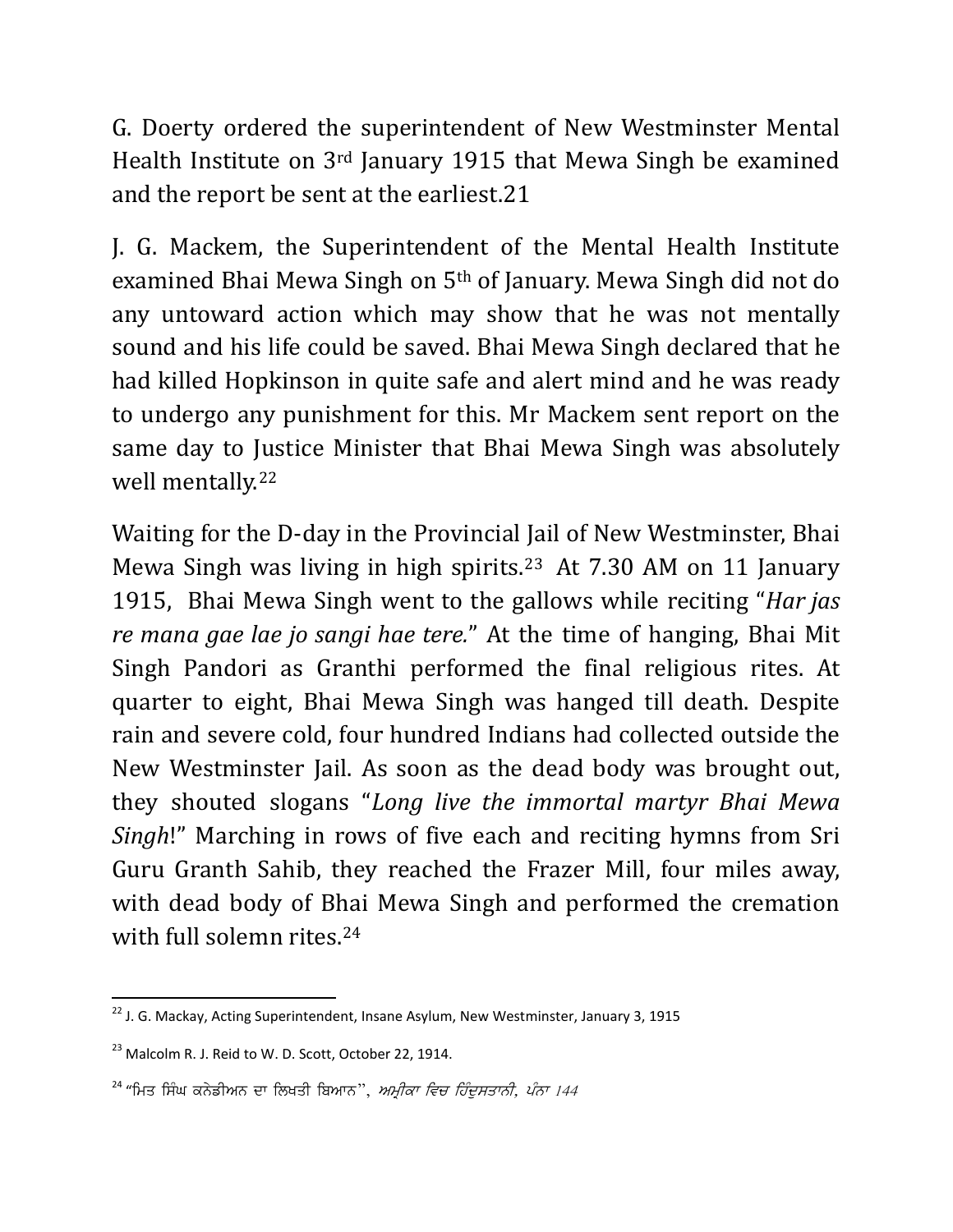Bhai Mewa Singh had nowhere given any hint of the like that may show any connection of the Ghadar Party with this murder. Neither was it expected of Bhai Mewa Singh that he would give some statement that might have entangled the Ghadri leaders in this murder. But the Canadian officials were fully sure that the act of killing Hopkinson was not the sole job of Mewa Singh only. They knew that firing at Hopkinson was carried out under consultation of Ghadri leaders only and it was carried out as per their plans. Even the newspapers of Vancouver also had written this.[25](#page-15-0) So the police charged the Ghadri leaders Hussain Rahim, Bhai Balwant Singh, Sohan Lal, Kartar Singh Nawanchand and Bhai Mit Singh Pandori under allegation of inciting Bhai Mewa Singh to murder Hopkinson. Natha Singh, Naina Singh, Ganga Ram, Partap singh, Bhagat Singh, Thakar singh, Bela Singh and Dr Raghunath, the pet touts of Hopkinson, appeared as witness in the case against the Ghadarites. But their statements did not tally with each other and since Bhai Mewa Singh had taken sole responsibility of the murder, the Judge had to free all the Ghadri leaders.<sup>[26](#page-15-1)</sup>

Actually, the Ghadar Party should have gone through this case of Hopkinson's murder by Bhai Mewa Singh in reference with the call given for rebellion on reaching the country. The targets of British Empire which they were going to hit in India, a similar one was here in Vancouver also. Hopkinson was a symbol of the British Empire ruling in India. He was doing an important job for the British Empire in Canada-America. The care takers of British Empire knew the importance of the 'work' being carried out by Hopkinson and they

<span id="page-15-0"></span><sup>&</sup>lt;sup>25</sup> The Sun, Vancouver, October 22, 1914; The World, Vancouver, October 21, 1914; The Province, Vancouver, October 22, 1914; The News-Advertizer, October 22, 1914.

<span id="page-15-1"></span> $^{26}$  Hugh Johnston, The Voyage of Kamagata maru, p. 132.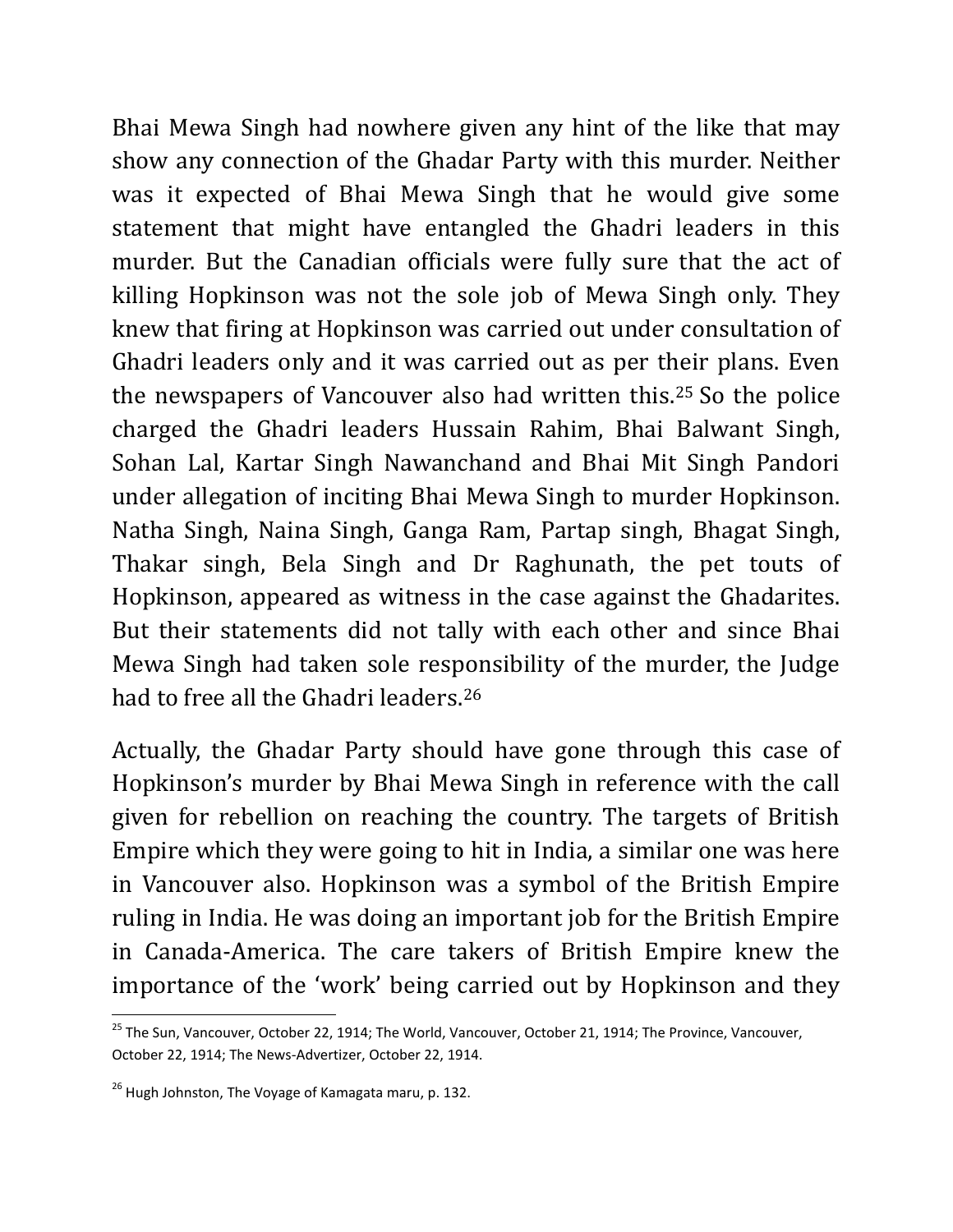were very worrisome of his safety. Duke of Cannaught, the Governor-General of Canada had written to the Colonial Secretary Beus Harcourt on 20 May 1914 that "... Hopkinson is an invaluable officer. He is doing a very important job. If something wrong happens to him, the total structure of secret network set by him shall be demolished".[27](#page-16-0) Ghadri leaders of Vancouver understood well the job of spying being carried out for British Empire by Hopkinson. That is why Hopkinson was an appropriate target in their eyes. By killing Hopkinson, they were trying to demolish this network of spying and wanted to devastate the caucus of Hopkinson that eroded the activities of Ghadar Party. With murder of Hopkinson, a horrid fear spread all around in the traitorous clique and the head and hearts of revolutionaries were fully excited.

On the day of martyrdom of Bhai Mewa Singh, the Sikh congregation performed conclusion of the 'sehj path' in gurdwara of Stockton in California. The martyrdom of Bhai Mewa Singh was highly praised in the revolutionary literature of Ghadar Party. The Indians of Canada celebrated first anniversary of the martyrdom in the gurdwara of Frazer Mill in January 1916. In 1917, about 500 Indians gathered in the Frazer Mill to celebrate the martyrdom day of Bhai Mewa Singh. At that time, only 1000 Indians resided in Canada.

For the Canadian government, Bhai Mewa Singh was a murderer. But the Indian community in Canada has always regarded him a martyr. Bhai Mewa Singh was a soldier of the Ghadar Party that was fighting a war against the British Empire for freedom of the country. Bhai Mewa Singh was martyr of this freedom struggle of India. Therefore,

<span id="page-16-0"></span><sup>&</sup>lt;sup>27</sup> H. R. H. Arthur, Duke of Connaught, Governor General, to Lewis Hardourt, Colonial Secretary, May 20, 1914. Archives Canada